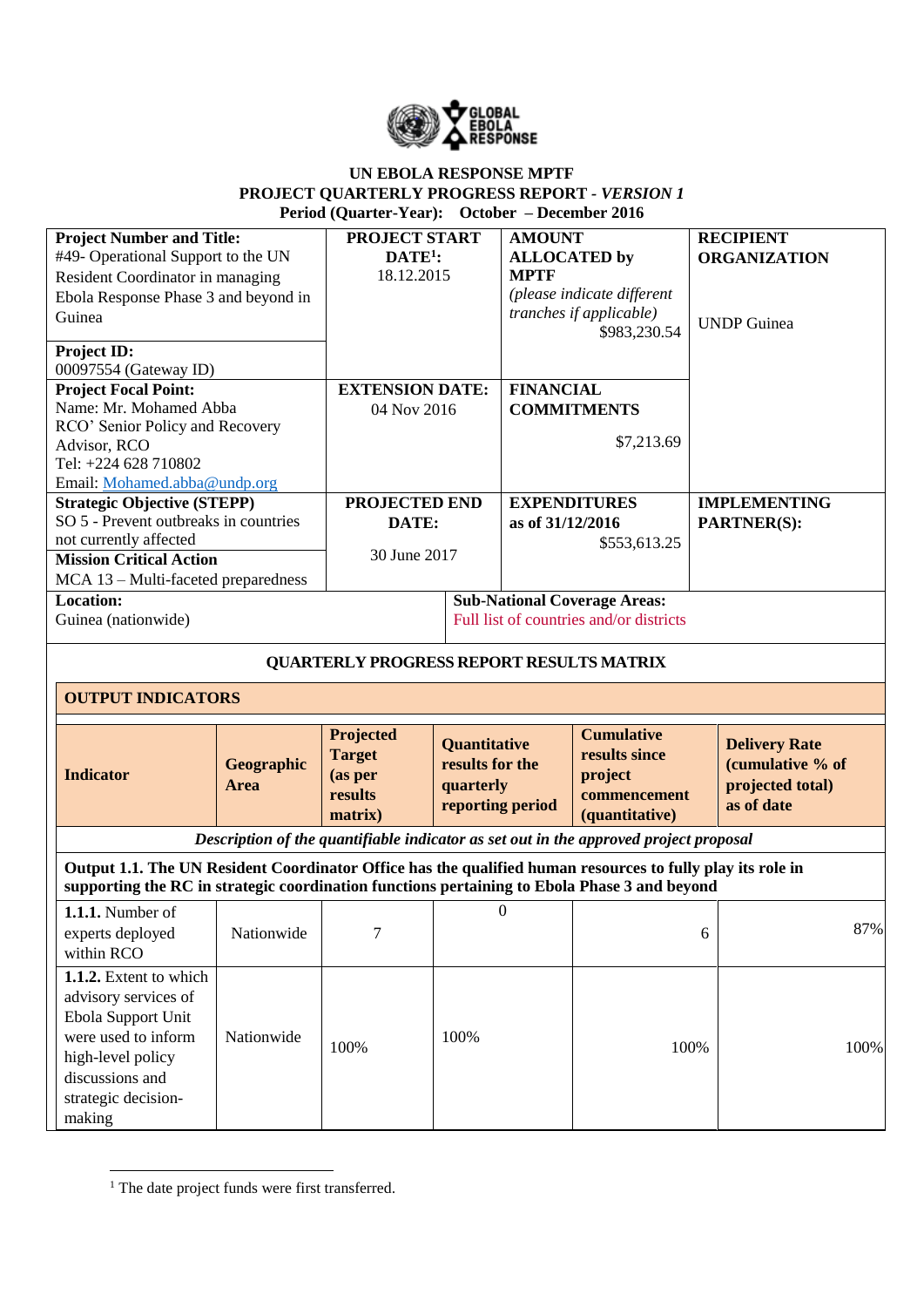| Output 2.1. The Ebola Support Unit provides required policy and operational support to key actors involved in the                    |            |              |                  |                |                                                                                                                   |  |
|--------------------------------------------------------------------------------------------------------------------------------------|------------|--------------|------------------|----------------|-------------------------------------------------------------------------------------------------------------------|--|
| follow-up of July 2015 Conference and implementation of National Ebola Recovery Strategy and relevant Priority<br><b>Action Plan</b> |            |              |                  |                |                                                                                                                   |  |
| 2.1.1. Number of                                                                                                                     |            |              |                  |                |                                                                                                                   |  |
| staff from the                                                                                                                       |            |              |                  |                |                                                                                                                   |  |
| <b>Permanent Secretariat</b>                                                                                                         |            |              |                  |                |                                                                                                                   |  |
| of the Consultative                                                                                                                  |            |              |                  |                |                                                                                                                   |  |
| Framework between                                                                                                                    |            |              | 8                |                |                                                                                                                   |  |
| GoG and the Donor                                                                                                                    | Nationwide | 30           |                  | 24             | 80%                                                                                                               |  |
| Community                                                                                                                            |            |              |                  |                |                                                                                                                   |  |
| benefiting from                                                                                                                      |            |              |                  |                |                                                                                                                   |  |
| capacity-building                                                                                                                    |            |              |                  |                |                                                                                                                   |  |
| activities                                                                                                                           |            |              |                  |                |                                                                                                                   |  |
| 2.1.2. Number of                                                                                                                     |            |              |                  |                |                                                                                                                   |  |
| project funded                                                                                                                       |            |              |                  |                |                                                                                                                   |  |
| through the financial                                                                                                                |            | No specific  |                  |                |                                                                                                                   |  |
| mechanisms for                                                                                                                       | Nationwide | target       | 2                | $\overline{2}$ | N/A                                                                                                               |  |
| Ebola recovery                                                                                                                       |            |              |                  |                |                                                                                                                   |  |
| pledges                                                                                                                              |            |              |                  |                |                                                                                                                   |  |
| $2.1.3.$ Number of                                                                                                                   |            |              |                  |                |                                                                                                                   |  |
| monitoring missions                                                                                                                  | Nationwide | No specific  | 3                | 11             | N/A                                                                                                               |  |
| realized                                                                                                                             |            | target       |                  |                |                                                                                                                   |  |
|                                                                                                                                      |            |              |                  |                | 2.2. Ebola Support Unit develops a joint UN Guinea strategy and action plan in support of National Ebola Recovery |  |
| Strategy and Priority Action Plan in line with Delivering as One (DaO) modality.                                                     |            |              |                  |                |                                                                                                                   |  |
| 2.2.1. Existence of a                                                                                                                |            |              |                  |                |                                                                                                                   |  |
| joint UN Guinea                                                                                                                      | Nationwide |              | $\boldsymbol{0}$ |                |                                                                                                                   |  |
| strategy and action                                                                                                                  |            | $\mathbf{1}$ |                  | 1              | 100%                                                                                                              |  |
| plan                                                                                                                                 |            |              |                  |                |                                                                                                                   |  |
| 2.2.2. Existence of                                                                                                                  |            |              |                  |                |                                                                                                                   |  |
| Ebola recovery                                                                                                                       | Nationwide | No specific  | 13               |                |                                                                                                                   |  |
| related projects                                                                                                                     |            |              |                  | 14             | N/A                                                                                                               |  |
| formulated                                                                                                                           |            | target       |                  |                |                                                                                                                   |  |
| <b>2.2.3.</b> Number of                                                                                                              |            |              |                  |                |                                                                                                                   |  |
| partners who receive                                                                                                                 |            |              |                  |                |                                                                                                                   |  |
| copy of a joint UN                                                                                                                   | Nationwide | 40           | $\boldsymbol{0}$ | 40             | 100%                                                                                                              |  |
| Guinea strategy and                                                                                                                  |            |              |                  |                |                                                                                                                   |  |
| action plan                                                                                                                          |            |              |                  |                |                                                                                                                   |  |
|                                                                                                                                      |            |              |                  |                |                                                                                                                   |  |
| Output 3.2. The ERRT has skilled human resources to ensure a rapid response to future Ebola flare-ups                                |            |              |                  |                |                                                                                                                   |  |
| <b>3.2.1.</b> Number of                                                                                                              | Nationwide |              |                  |                |                                                                                                                   |  |
| interventions                                                                                                                        |            |              |                  |                |                                                                                                                   |  |
| conducted by the                                                                                                                     |            | 4            | 4                | 4              | 100%                                                                                                              |  |
| ERRT.                                                                                                                                |            |              |                  |                |                                                                                                                   |  |
| Output 4. 1. Key national actors involved in humanitarian, natural and sanitary crisis prevention and response are                   |            |              |                  |                |                                                                                                                   |  |
| capacitated to effectively respond to crises                                                                                         |            |              |                  |                |                                                                                                                   |  |
| $4.1.1.$ Existence of a                                                                                                              |            |              |                  |                |                                                                                                                   |  |
| Post-Ebola Guinea                                                                                                                    | Nationwide |              | 1                |                | 100%                                                                                                              |  |
| inter-agency                                                                                                                         |            | $\mathbf{1}$ |                  | 1              |                                                                                                                   |  |
| contingency plan                                                                                                                     |            |              |                  |                |                                                                                                                   |  |
| <b>4.1.2.</b> Number of                                                                                                              |            |              |                  |                |                                                                                                                   |  |
| copies of Post-Ebola                                                                                                                 |            | 100          |                  |                | 100%                                                                                                              |  |
| Guinea UN inter-                                                                                                                     | Nationwide |              | $\boldsymbol{0}$ | $\mathbf{0}$   |                                                                                                                   |  |
| agency contingency                                                                                                                   |            |              |                  |                |                                                                                                                   |  |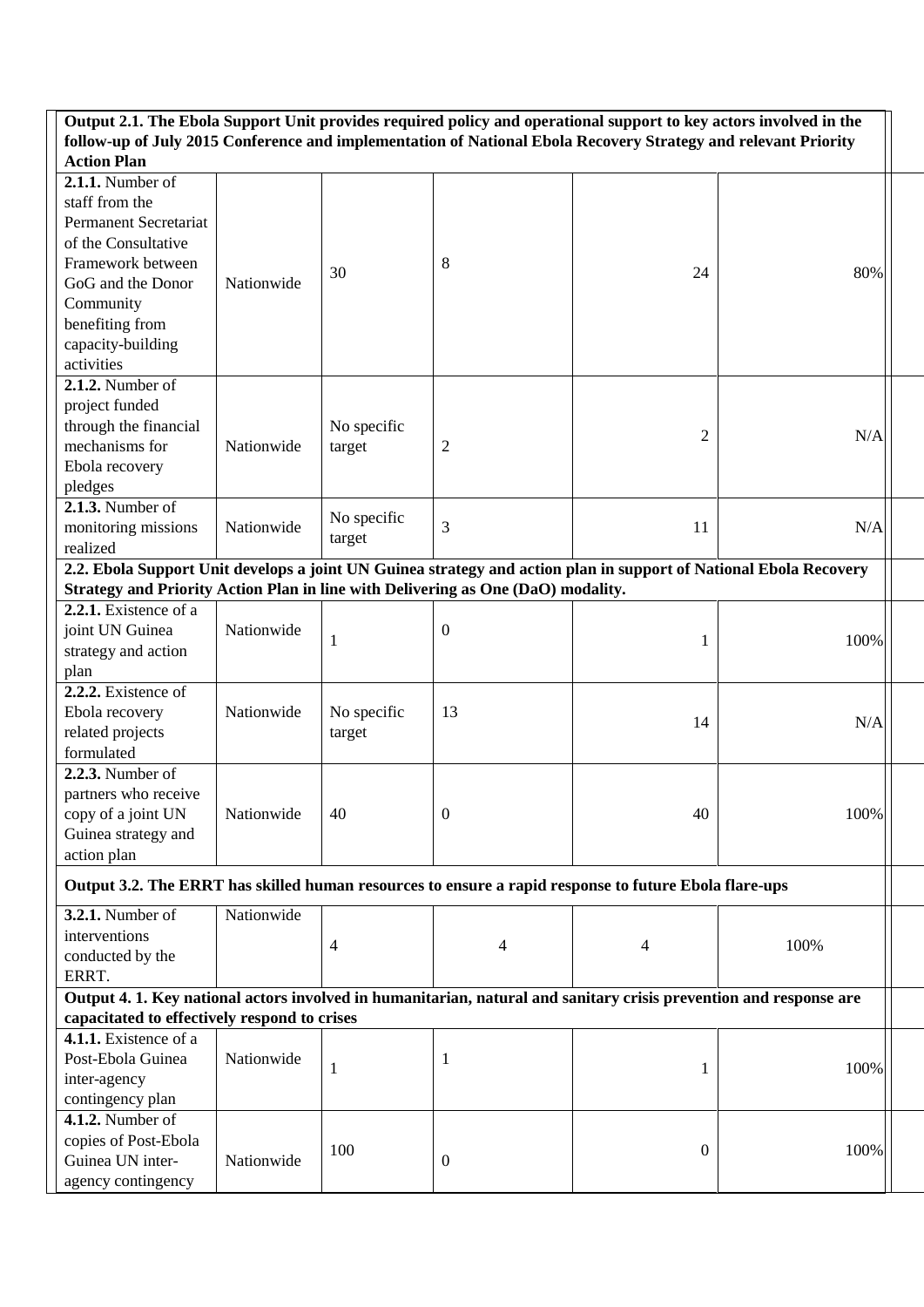| plan printed and<br>distributed                                                                              |            |              |                                                                  |      |                                                                                                                      |
|--------------------------------------------------------------------------------------------------------------|------------|--------------|------------------------------------------------------------------|------|----------------------------------------------------------------------------------------------------------------------|
|                                                                                                              |            |              | <b>EFFECT INDICATORS</b> (if available for the reporting period) |      |                                                                                                                      |
|                                                                                                              |            |              |                                                                  |      | Outcome 1. The UN Resident Coordinator fully exercises strategic coordination functions pertaining to Ebola phase 3  |
|                                                                                                              |            |              | and beyond                                                       |      |                                                                                                                      |
| 1.1. Extent to which                                                                                         |            |              |                                                                  |      |                                                                                                                      |
| the ECM functions                                                                                            | Nationwide | 100%         | 100%                                                             | 100% | 100%                                                                                                                 |
| are transferred to RC                                                                                        |            |              |                                                                  |      |                                                                                                                      |
| 1.2. Number of high                                                                                          |            |              |                                                                  |      |                                                                                                                      |
| strategic coordination                                                                                       |            | 1 per month  |                                                                  |      |                                                                                                                      |
| meetings convened                                                                                            | Nationwide | (12)         |                                                                  | 12   | 100%                                                                                                                 |
| by RC                                                                                                        |            |              |                                                                  |      |                                                                                                                      |
|                                                                                                              |            |              |                                                                  |      | Outcome 2. An operational mechanism and required capacities are put in place to follow up and capitalize on the July |
| 2015 Conference pledges on Ebola recovery                                                                    |            |              |                                                                  |      |                                                                                                                      |
| 2.1. Existence of a                                                                                          | Nationwide |              |                                                                  |      |                                                                                                                      |
| comprehensive                                                                                                |            |              |                                                                  |      |                                                                                                                      |
| mechanism to follow                                                                                          |            |              |                                                                  |      | 100%                                                                                                                 |
| up on the July 2015                                                                                          |            | 1            | 1                                                                | 1    |                                                                                                                      |
| Conference pledges                                                                                           |            |              |                                                                  |      |                                                                                                                      |
| on Ebola recovery at                                                                                         |            |              |                                                                  |      |                                                                                                                      |
| national level                                                                                               |            |              |                                                                  |      |                                                                                                                      |
| 2.2. % of July 2015                                                                                          | Nationwide |              |                                                                  |      |                                                                                                                      |
| pledges mobilized                                                                                            |            |              |                                                                  |      |                                                                                                                      |
| through the National                                                                                         |            | 60%          |                                                                  | 10%  | 10%                                                                                                                  |
| <b>Ebola Recovery</b>                                                                                        |            |              | 10%                                                              |      |                                                                                                                      |
| <b>Strategy funding</b>                                                                                      |            |              |                                                                  |      |                                                                                                                      |
| mechanism                                                                                                    |            |              |                                                                  |      |                                                                                                                      |
| Outcome 3. The national Ebola Rapid Response mechanism is institutionalized and fully operational            |            |              |                                                                  |      |                                                                                                                      |
| 3.1. Existence of an                                                                                         |            |              |                                                                  |      |                                                                                                                      |
| institutionalized                                                                                            | Nationwide |              | 1                                                                |      |                                                                                                                      |
| Ebola Rapid                                                                                                  |            | 1            |                                                                  | 1    | 100%                                                                                                                 |
| <b>Response Team</b>                                                                                         |            |              |                                                                  |      |                                                                                                                      |
| (ERRT)                                                                                                       |            |              |                                                                  |      |                                                                                                                      |
| Outcome 4. A coordination mechanism for humanitarian, natural and sanitary crisis prevention and response is |            |              |                                                                  |      |                                                                                                                      |
| operational                                                                                                  |            |              |                                                                  |      |                                                                                                                      |
| 4.1. Existence of a                                                                                          |            |              |                                                                  |      |                                                                                                                      |
| revitalized                                                                                                  |            |              |                                                                  |      |                                                                                                                      |
| humanitarian/crisis/di                                                                                       |            |              |                                                                  |      |                                                                                                                      |
| saster management                                                                                            | Nationwide | $\mathbf{1}$ | 1                                                                | 1    | 100%                                                                                                                 |
| and prevention                                                                                               |            |              |                                                                  |      |                                                                                                                      |
| coordination                                                                                                 |            |              |                                                                  |      |                                                                                                                      |
| framework                                                                                                    |            |              |                                                                  |      |                                                                                                                      |
| 4.2. Number of                                                                                               |            |              |                                                                  |      |                                                                                                                      |
| meetings held on the                                                                                         |            |              |                                                                  |      |                                                                                                                      |
| humanitarian/crisis/di                                                                                       |            | 1 per month  | 7                                                                |      |                                                                                                                      |
| saster management                                                                                            | Nationwide | (12)         |                                                                  | 12   | 100%                                                                                                                 |
| and prevention<br>coordination                                                                               |            |              |                                                                  |      |                                                                                                                      |
| framework                                                                                                    |            |              |                                                                  |      |                                                                                                                      |
|                                                                                                              |            |              |                                                                  |      |                                                                                                                      |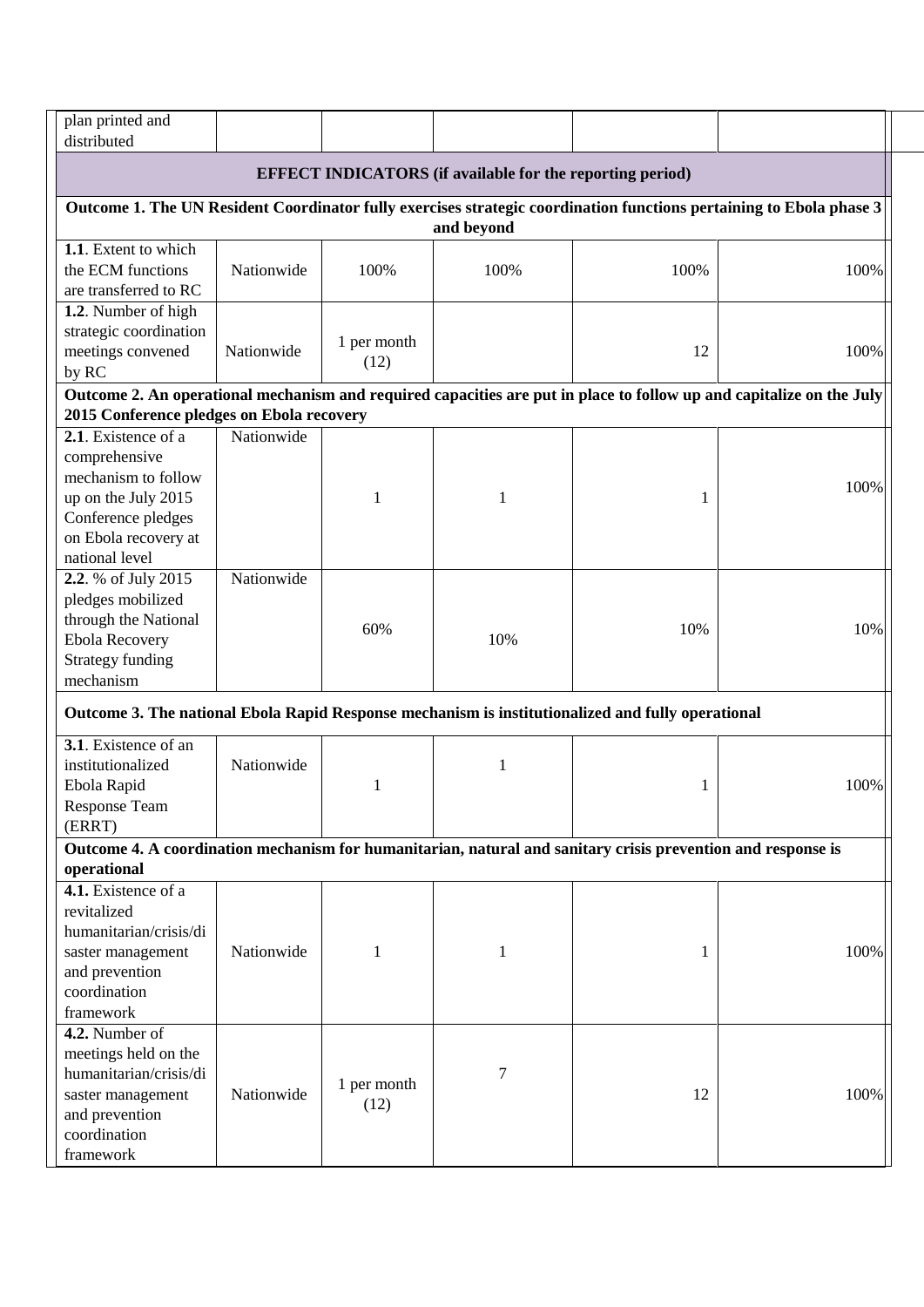## **NARRATIVE**

## **Situation Update**

This reporting period of October to December 2016 was particularly dedicated to the strengthening of the national capacity to prevent and respond to future health emergencies. RCO and the entire UNCT assisted the Government of Guinea in the formulation of key national humanitarian coordination mechanisms such as the joint UN Guinea Strategy Plan (indicator 2.2.1.). An additional axis 4 on Ebola and other emergencies was successfully validated and inserted in the country's UNDAF. The document was shared amongst all national humanitarian and development partners including UN agencies. Similarly, the national contingency plan (indicator 4.1.1.) was updated and its draft shared among all actors. The final step is its harmonization and integration in other existing regional emergency response preparedness mechanisms. An ad hoc workshop is set to take place in Conakry during the last week of March 2017 under the auspices of RC Office.

Similarly, the UNCT under the leadership of RC continued to assist the government in the formulation of the Sendaiinspired national disaster risk reduction programme (effect indicator 4.1.  $\&$  4.2.). Multiple pillar working groups composed of UN and national actors regularly convened under the facilitation of RCO and UNDP/CO. As a result, about were drafted. Once implemented, this disaster management tool will boost the country's ability to prevent and manage future humanitarian disasters including health emergencies.

It is also during this reporting period that the Inter-agency standing committee was reinstated both at the strategic and technical levels. The RC and the Minister of the Territorial Administration and Decentralization now jointly chair the CoPIA or IASC – Guinea. The Strategic IASC convenes quarterly while the technical one convenes on a monthly basis or as needed as per their respective statutes.

**Key Achievements** (*please use this section to highlight your key achievements for the quarter, using bullet points if preferred)*

- 2 additional IASC (CoPIA) technical meetings were organized by RCO on 19/10 and 13/12/2016 respectively. They were co-chaired by the Head of the National Humanitarian Agency which operates under the Ministry of Territorial Administration and Decentralization. The said ministry was designated by the other national counterparts as the humanitarian focal point for the Government of Guinea. The Strategic CoPIA convened its first meeting on 16 November 2016 which was co-chaired by the Minister of Territorial Administration and Decentralization and the UN RC (effect indicator 1.2).
- The validation and insertion of the axis 4 on Ebola and other emergencies in the country's UNDAF was finalized during this reporting period. This has allowed the availability of a more harmonized strategic tool to assist in the management of future humanitarian emergencies (indicator 2.2.1).
- The process to update the national contingency plan continued and is now pending harmonization with other emergency response preparedness plans in the region. A related workshop will be facilitated by RCO in the last week of March 2017.
- A particular focus was also put on the finalization of the national resilience and risk reduction programme (indicator 4.2 & 4.2.) which will be based on the Sendai four pillars. RCO and UNDP/CO continue to facilitate this exercise. Thematic groups involving national counterparts and UN actors continue to meet on a regular basis to finalize a set of projects which will help in the operationalization of the programme.
- On the rapid response preparedness level, the UNCT worked with other partners to support the creation and operationalization of the newly created national health security agency. The latter supervises the regionally-based rapid response teams commonly known as *Equipes Regionales d'Alerte et de Reponse aux Epidemies*(ERARE) among other mechanisms. These teams have conducted various interventions in all regions (indicator 3.2.1) during this past three months.
- The project has also permitted to provide direct support to the Permanent Secretariat by seconding an expert to the structure in conjunction with the other MPTF #44 project. The UNDP expert assisted with the conduct of a review of projects portfolio of the Resilience Strategy and its priority action plan 2015/2017. Findings suggested that most of these projects were concepts notes or project outlines and ideas of projects with no feasibility studies, no situation analysis, strategic approach and costed activities. Following this review, the